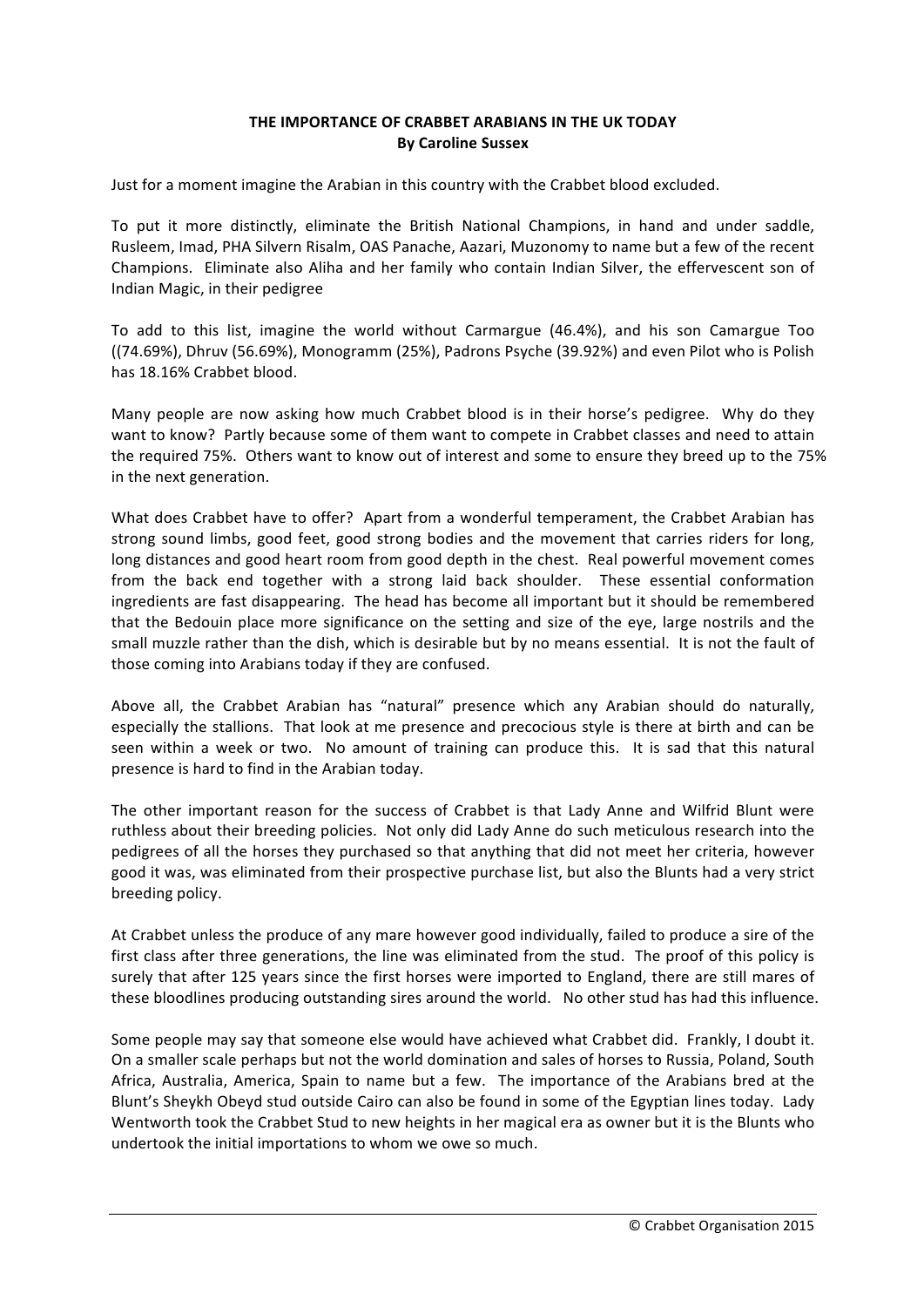The performance world is surely where all our Arabians should be aiming. Afterall horses are for riding. High percentage Crabbet horses won nearly all the major titles in 2005 and did well in 2004 as well. The Supreme Ridden Champions at the National Show in 2004 and 2005 were PHA Silvern Risalm and Muzonomy respectively. Both have now moved on to show their outstanding qualities in other spheres, Risalm in dressage and Muzonomy has just started his endurance career. I know they will both succeed in their special areas.

Risalm was awarded the WAHO Trophy in 2005 for his outstanding special part in promoting the Arabian horse. Much has been written about this special stallion in various publications so I won't dwell on it here but as an Ambassador for the breed and at 99.5% Crabbet, this horse has certainly found his place in history.

Before him came AHS Premium Stallion Rusleem at 73.23% both National Champion in-hand and under saddle. His half sister, OAS Panache (approx. 73%) out of the spectacular moving Rose of Bediya (100%), was unbeaten at the National Show in the in hand ring winning the Foal Championship, and Junior Female Champion as a two and three year old. She missed competing as a yearling because of the cancellation of the show due to Foot and Mouth. Panache has since moved into the ridden arena and as a novice has won all there was to win last year even taking the Reserve Ridden title at the National Show. This wonderful mare will reign supreme in ridden very shortly I am sure.

We must also mention Imad, another AHS Premium Stallion, who did the magic double by winning the Supreme Championship at Malvern and in the same year took the Ridden Horse of the Year at the Horse of the Year Show. Muzonomy of course did this again in 2005 and many congratulations go to those two horses. Imad continues to be a very popular sire at the age of 21.

There are many outstanding mares of Crabbet breeding but recently we sadly lost Silvern Dream. Any horse with "Silvern" in the name is likely to come from this outstanding mare and proof of this must be that so far she already had two descendants receiving the WAHO trophy for their country. Her descendants' performance ability fills a large article so there is no space here but her legacy will continue in every sphere. Dancing Queen also recently died, as did Rose of Bediya. These two mares have also left very important descendants.

In the world of endurance, Vlacq Khamul ridden by Tricia Hirst and bred by Sue Pyke continues to do exceptionally well at the top of endurance recently coming  $2^{nd}$  in France at the Huelgoet's 120 K CEI race out of a start of 79 horses. The event was won by a local rider. In 2005 at the Golden Horseshoe, Lumahla Gold claimed a gold award and the Golden Horseshoe's Premier award. This vear Dahlih (98.1%) is on the short list for the World Equestrian Games in August. We hope that Dahlih who successfully completed the Golden Horseshoe ride and all the other horses on this list stay sound so that Great Britain can take a strong team. Susan Hawes shows true dedication to her sport as she works full time in London and started the fitness training of Dahlih in those cold winter months by getting up at 4.30 in the morning when most of us were fast asleep. Other high percentage Crabbet top endurance performers are Lutandorvici, Mellow Jazz, Khairho, and Bitterwell Spirit who is having a wonderful start to the 2006 season taking  $2^{nd}$  place in the 160K Berkshire Downs ride to name some of them. Mention must be made of Yamavar, Yakarin and Yogurt all bred by Rohaise Thomas-Everard at her famous Broford Farm stud in Devon. Rohaise bred many champions in the past and has now switched to breeding top endurance horses.

100% Crabbet horses who have competed at a high level and won include: Al Mesdam (ridden showing), Rosaliah Gold (ridden showing), Iconi (ridden showing), Indian Idyll (racing), Silvern Prince (ridden showing), Sa'ira (ridden showing), Silvern Idyll (ridden showing and Sire produce), Silva Sharde (ridden showing), Shiffalia (in hand, racing and endurance), The Silver Gambler (racing and